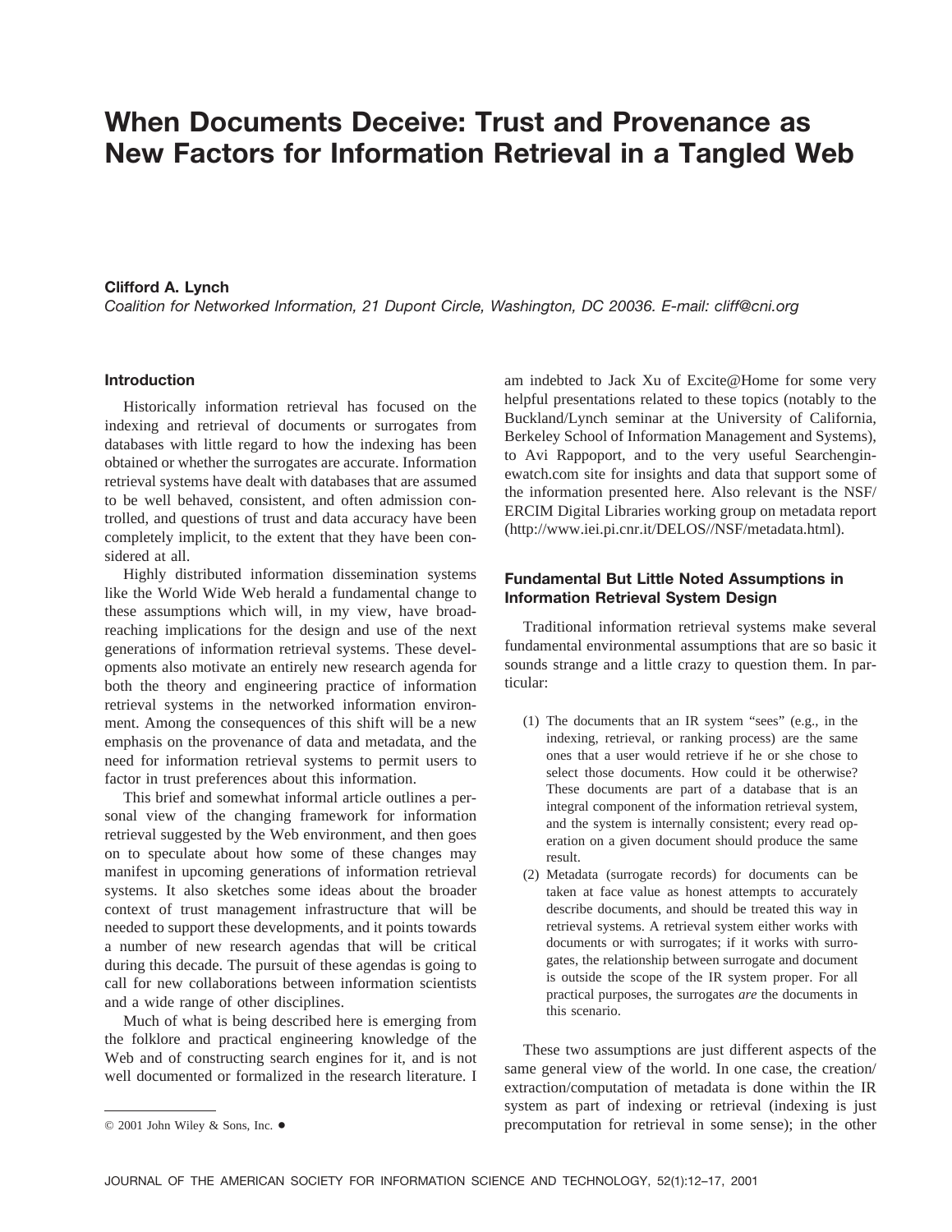case, the development of metadata (or at least the first step) takes place "outside" the IR system, and it is assumed that it is done in a disinterested and accurate fashion (bibliographic citations, abstracts, etc), whether by computer algorithms or human beings. It is considered legitimate to discuss how much access or retrieval quality is lost by replacing documents with these externally produced surrogates (e.g., debates about full text versus surrogate retrieval), but the assumption is always that the creators of surrogates do the best job they can, subject perhaps to some fundamental constraints about economics, time, protection of intellectual property, computational resources, size of surrogate, etc.

These core design assumptions are completely at odds with the realities of the distributed information environment found on the World Wide Web today.

Digital documents in a distributed environment may not behave consistently; because they are presented both to people who want to view them and software systems that want to index them by computer programs, they can be changed, perhaps radically, for each presentation. Each presentation can be tailored for a specific recipient. Further, the information that a human takes away from a presentation of a document through mediating software such as a Web browser may be very different from what an indexing program extracts even from the identical source document, unless the indexing program is designed to consider the perceptual impact of the document on human beings.

Finally, in a distributed system of information publishing and accompanying metadata, the metadata may be carefully constructed by any number of parties to manipulate the behavior of retrieval systems that use it, rather than simply describing the documents or other digital objects it may be associated with.

Bluntly, these assumptions are no longer true.

Yet these assumptions underlying information retrieval system design are amazingly fundamental, pervasive, and deep; so much so that I do not recall ever seeing them explicitly stated in the traditional IR literature.

# **The Changing Framework for Information Retrieval in the Networked Information Environment**

Traditional information retrieval deals with two types of databases: full documents, and surrogates (metadata) such as bibliographic citations or abstracts. Surrogates, when used, are assumed to be accurate, or at least not deliberately misleading; organizations producing catalogs or abstracting and indexing (A&I) databases are very fussy about who they let contribute records (indeed, this is a long-standing source of tension in community copy cataloging databases, and a competitive advantage for A&I vendors). Essentially, surrogates are assumed to be accurate because they are produced by trusted parties, who are the only parties allowed to contribute records to these databases. Documents (full documents or surrogate records) are viewed as passive;

they do not actively deceive the IR system. Specifically, the designer's mental model is one of a file that can be read and reread, and that contains the same contents every time (unless there is a new version of the document, in which case the database is viewed as having been updated). And a user, having identified a document that he or she wants to inspect (e.g., by scanning a search result), should get the same document that the retrieval system examined.

Compare this to the realities of the Web environment. Anyone can create any metadata they want about any object on the net, with any motivation. Further, documents are not files—rather, they are the returned to human viewers or indexing programs as the result of a computation performed by some server within the distributed environment in response to a protocol request.

The way Web indexing systems operate is they run programs (called "crawlers" or "spiders") that visit Web sites, issue requests for pages, perform computations to evaluate and index these pages, and then place the results into Web index databases that support searching. Most of the details about the commercial Web indexing systems are proprietary: how they select the pages that they will index and how deeply they will explore the pages in a given Web site; how often they revisit sites; and precisely how they evaluate and index pages.

Sites interested in manipulating the results of the indexing process rapidly began to exploit the difference between the document as viewed by the user and the document as analyzed by the indexing crawler through a set of techniques broadly called "index spamming." For example, a document might be stuffed with thousands of words that the user would not see because they blended into the page background in a tiny font, but which would be found by the indexing crawler. The result has been an ongoing arms race between indexers and Web site developers, with the indexing services adding greater sophistication in word extraction, statistical analysis, natural language processing, and other technology. The indexing services also supplement direct indexing of content with contextual information, such as how many other sites link to a page, as a way of trying to identify important pages.

It is important to understand that when a crawler requests a page for indexing it is not simply reading a file in some sort of network file system; it is making a request for a page to a Web server through the http protocol. The request includes identification of the request source (at several levels—the software that is asking, and the machine that is sent the request), and the Web server can be programmed to respond differently to identical requests from different sources. The reasons for this may be fairly benign; for example, some servers provide pages that are tuned to index effectively with the indexing algorithms used by different crawlers. Other reasons for source-sensitive responses are more actively malicious, such as the practice of pagejacking. This is most easily illustrated by an example. Suppose you have a product X that competes with another product Y made by another company. When people issue queries to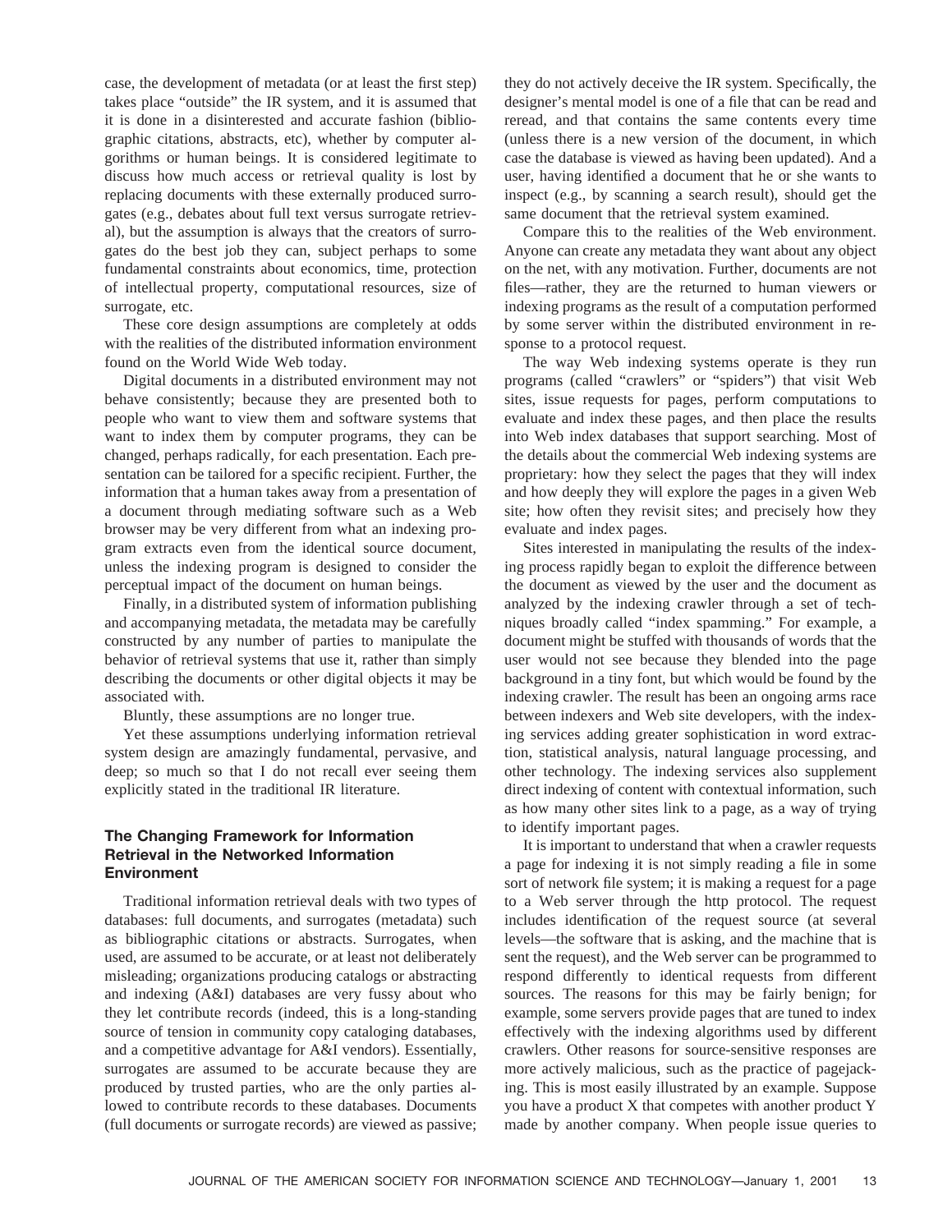Web search engines asking for Y you would like to get the search engine to return your page advertising X instead. You take a copy of the page for Y, and give this to the Web indexing service, but when a user (as opposed to the indexing service) clicks on the URL, you return the page for your product X instead of the copied page for Y. Competition is not the only motive; for example, perhaps you would like to ensure that the pages of an organization you do not like are returned in response to requests for explicit sexual material. Pagejacking might be defined generally as providing arbitrary documents with independent arbitrary index entries. Clearly, building information retrieval systems to cope with this environment is a huge problem, and Web crawlers are beginning to integrate a wide range of validity checks (such as looking at link networks between pages and sites) to attempt to identify and filter likely pagejacking attempts.

Note that selective response is used for many other reasons than dealing with indexing crawlers; for example, a Web site that offers licensed content may do access control based on request source address or host domain and simply respond "access not permitted" if the request is not from an authorized site. Some sites offering adult material may refuse requests for pages from sources that they believe belong to government or law-enforcement agencies. There are crawlers operated by services (e.g., Digimarc) that look for watermarked pictures that have been taken and reposted on other sites without the rightsholder's permission; one could easily believe this might give rise to a selective response strategy from some sites if the crawler could be identified.

These developments suggest a research agenda that addresses indexing countermeasures and counter-countermeasures; ways of anonymously or pseudononymously spotchecking the results of Web-crawling software, and of identifying, filtering out, and punishing attempts to manipulate the indexing process such as query-source-sensitive responses or deceptively structured pages that exploit the gap between presentation and content. Down this path also lies work on competitive counterintelligence and information warfare. Fully developing these issues is beyond the scope of this article, and we will leave this line of inquiry here. But the reader should recognize that many of these things are already happening, on an ad hoc, grassroots level within today's Web.

Of course, another alternative for indexing services is to only crawl sites that are known to behave responsibly. But this implies some system or economy of certification or rating authorities; some set of methods for these authorities to evaluate sites on a continuing basis; and the need for an indexing service to decide which of these authorities to believe, and, of course, infrastructure for obtaining ratings or certifications (such as PICS (http://www.w3c.org/PICS/)) —although this is almost certainly the easiest part of the problem.

## **Metadata in an Environment of Systematic Deception**

The absence of human-provided metadata as a base for supporting queries is painfully evident in the limitations of today's Web search engines; with all of their power to provide access to an enormous array of information they cannot make simple distinctions (e.g., works authored by an individual as opposed to works about an individual), which are well-established expectations in traditional databases such as on-line catalogs developed by trusted sources. Markup in documents that encodes added-value semantics (another form of metadata) such as the tagging of personal, organizational, and place names similarly cannot be exploited by these search engines. The fundamental problem is that we have very little technology to allow an indexing crawler to decide whether metadata can be believed or whether it is simply attached to a page in an attempt to further manipulate the indexing process. It seems reasonable to believe that heuristics could be developed to check the consistency of some metadata against the objects it describes (e.g., subject terms could be algorithmically validated against a statistical and/or natural language analysis of the text they are assigned to, supplemented by the use of semantic networks, thesauri, and other databases), but relatively little work has been done in this area for several reasons: there is not that much metadata out on the Web to try to exploit, and there are very real limits to what we can expect from such heuristics. There is also a basic deployment problem here: if Web indexing services do not use metadata, who will go to the expense and trouble of creating and maintaining it? The only place we are seeing much use of metadata is within controlled environments—Web search engines that index sites on organizational intranets, or selected clusters of sites (such as subject gateways)—where the sites within the controlled environment can be trusted to behave responsibly.

There are other reasons why the inability to integrate metadata into Web indexing and searching is a major problem. A tremendous amount of material exists on the Web, or is accessible through the Web, which cannot be indexed simply by retrieving Web pages—this is sometimes called the "dark matter" in the Web, or "the invisible Web." It includes both databases that manifest themselves through query forms and dynamically computed Web pages that are delivered in response to queries, and collections of proprietary material where the content owner is unwilling to permit arbitrary access by indexing services (but may still want to advertise the material by making some information available about it).

Metadata seems to be the best and most efficient way to make this dark matter visible to Web indexing and search services. There are other alternatives, but they are poorly understood research problems and also suffer from performance problems. For example, one can imagine developing protocols that permit indexing services to transverse, read out, and summarize an entire public database hiding behind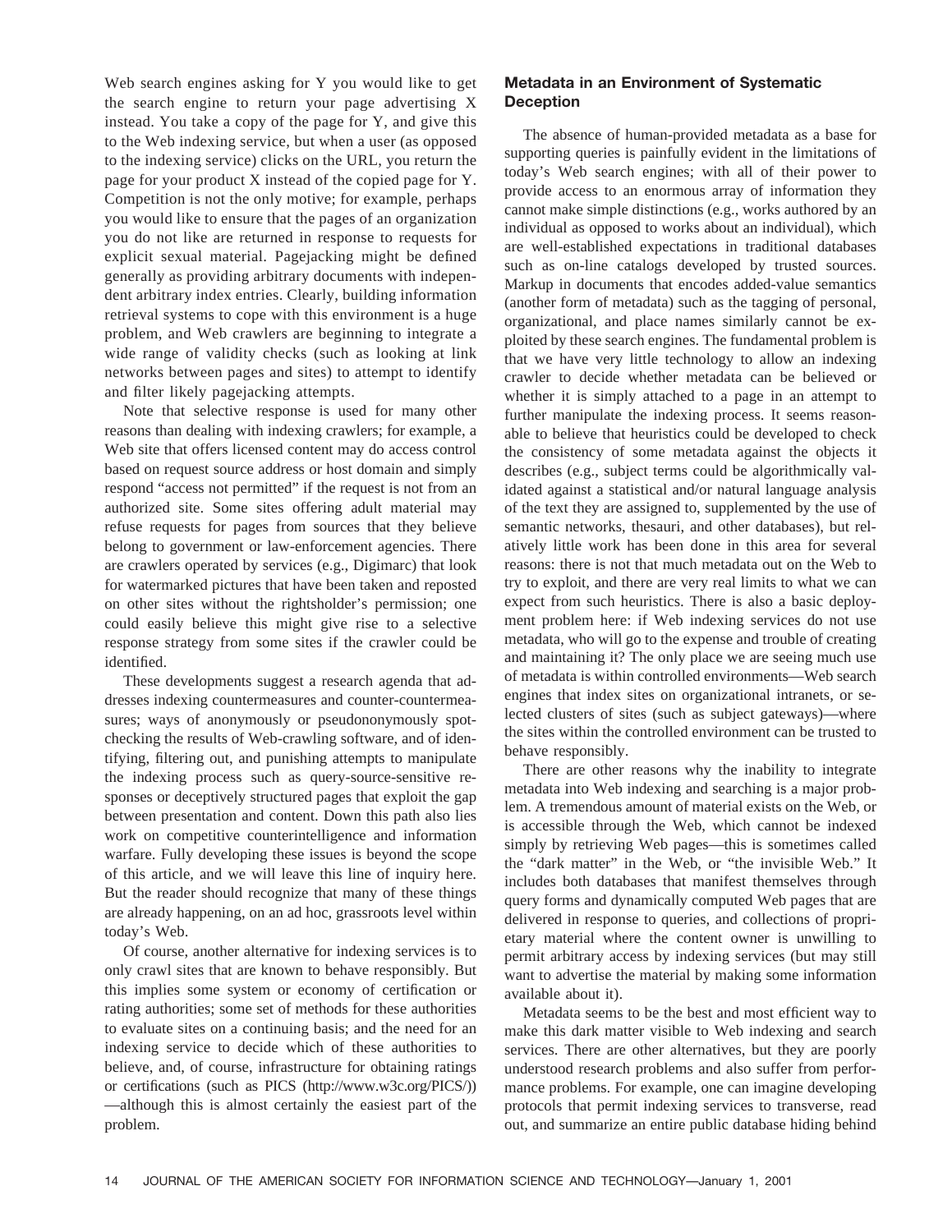a query form, but it is not clear how to perform such summarization algorithmically, and it would require huge amounts of information to be moved across the net. Further, it would likely miss many key properties of a database: scope, intent, frequency of updating and the like. Proprietary content might be indexed through some sort of trusted (controlled, quarantined) computation and transfer of the results of computation; essentially, the ability to have a crawler examine and extract indexing from the proprietary content under the computational supervision of the content provider; but the protocols and infrastructure for this do not exist today, nor do we have confidence in our ability to quarantine information in this way.

Indeed, there are enormous inefficiencies in the way that current Web indexing services operate; it would be much more efficient to be able to do index entry extraction at or near the content sites, in cooperation with the sites (e.g., to rely on the site to make new or changed material available to the indexing systems as changes occur, rather than reindexing the site periodically) as well as being able to incorporate metadata. The Harvest system (Bowman, Danzig, Hardy, Manber, & Schwartz, 1994a; see also Bowman, Danzig, Hardy, Manber, Schwartz, & Wessels, 1994b) provides much of the basic mechanical framework for such a restructuring of the way the Web is indexed, although it would need substantial extensions to allow different indexing services to continue to vie for competitive advantage through unique indexing algorithms; we would need to establish protocols for "landing pads" (remote execution environments) or registries of indexing algorithms either at individual sites or indexing servers for those sites, and ensure that the local execution of these indexing algorithms did not present a security risk for the sites that host such execution.

There are then a series of research questions which, if solved, might partially (but not completely) mitigate the need to integrate metadata into Web search services. But they only reduce the need, not eliminate it, and effective implementation means that hundreds of thousands of content providers need to alter their Web sites; deployment requires collaboration between the indexing services and the content providers. This is one of the problems that has proven to be a major barrier to making Web indexing more efficient. The indexing services have historically been more motivated to work with arbitrary sites than sites have been to make provision to be indexed by Web crawlers with special requirements. In a world of competitive indexing services, this balance of power is not likely to change; while numerous sites are interested in manipulating their placement in response to searches of Web indexing services, there is limited motivation for the very large-scale deployment of a complicated infrastructure that makes it more rather than less difficult for sites to manipulate their placement.

So, our best hope, at least in the near term, is probably to be able to integrate author or third-party metadata into the indices that support searching of the Web. It is in the interest of the vast majority of sites to be able to provide such metadata. And the greatest barrier is our inability to rely on the accuracy of this metadata. Independent verification is one, albeit limited (as discussed above) way to establish trust. Another alternative is to attempt to identify and validate the source of each metadata assertion, and to explicitly consider the extent to which users of a search system are willing to trust various metadata providers (including anonymous or unsourced metadata, or metadata where the alleged source cannot be validated to a requisite level of confidence).

Some of the mechanics of this are reasonably well established. We know how (at least in theory, although the specific standards for actual implementation are messy, to say the least) to use a public/private key pair to sign a metadata assertion expressed in a syntax such as RDF (the resource description framework), and to verify a signed assertion (see the work on RDF and also the joint World Wide Web Consortium—Internet Engineering Task Force working group on signed XML; information on both is at www.w3c.org). Implementing such signatures on metadata is not difficult or disruptive for content provider sites. It does not represent a significant architectural change, for example, in Web servers.

But unless you have direct knowledge of the public keys of all of the potential signatories you might be interested in, a key registry system is necessary. In the development of public key infrastructure (PKI) systems we have the basis for binding identities or identifiers ("names") assigned by, and warranted by (presumably reputable and trusted), third parties, to public/private key pairs. Companies such as Verisign operate such registries today, offering verification of identities with different levels of confidence or strength (this is based on the procedures that are used when the identity is established, such as the types of documents that need to be examined). Other companies offer software that organizations (governments, educational institutions, businesses, etc.) can use to implement their own PKI registries.

Other approaches, most notably the Pretty Good Privacy (PGP) system, treat the establishment of identity in a more distributed fashion; you begin with a series of identity/key bindings that you trust because you have established them yourself, through personal face-to-face key exchange or because you have received them directly (in a way that you feel is sufficiently secure) from a source that you trust. You then can establish trust in new, unfamiliar identity/key bindings because they are vouched for (cryptographically signed) by one or more parties that you have already established trust in, and because you trust them to evaluate other identity/key bindings. This "web of trust" can then be extended indefinitely under the user's control, where a level of trust in an identity/key binding is set by the number of chains (beginning with trusted identities) leading to the binding under evaluation, the origin parties in those chains, and the length of the chains.

There is substantial literature (much of it not formally published) on the structure of the PGP Web of trust (see,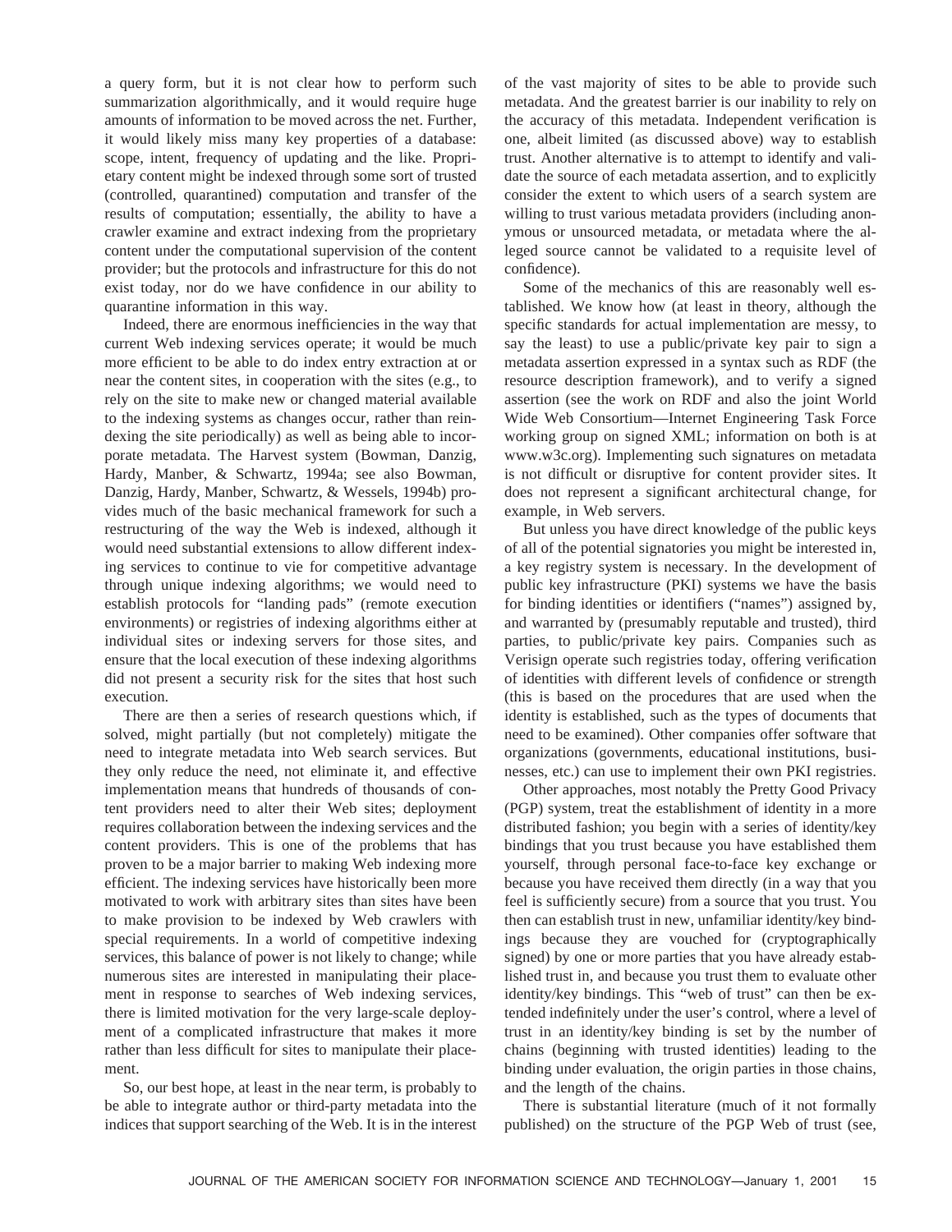e.g., http://bcn.bolder.co.us/~neal/pgpstat). There is also significant research literature on trust management issues (see Blaze, Feigenbaum, Ioannidis, & Keromytis, 1999; Chu, Feigenbaum, LaMacchia, Resnick, & Strauss, 1997).

## **Trust and Provenance in Retrieval**

So the tools are coming into place that let one determine the source of a metadata assertion (or, more precisely and more generally) the identity of the person or organization that stands behind the assertion, and to establish a level of trust in this identity. One can have near-absolute confidence that the source possessed the requisite public/private key pair (assuming that the private key has not been compromised, and the key pair has not been revoked—and you do have to trust the party holding the key pair to guard and manage it responsibly); the level of trust is in the binding of identity to possession of the key pair.

It is essential to recognize that in the information retrieval context one is not concerned so much with *identity* as with *behavior*. Knowledge of identity creates some accountability for behavior, and observation of behavior over time allows one to form expectations about the behavior associated with an identity. This distinction is often overlooked or misunderstood in discussions about what problems PKI is likely to solve: identity alone does not necessarily solve the problem of whether to trust information provided by, or warranted by, that identity. It is only when we can use our knowledge of past behavior or our (perhaps very subjective) assessment of the character of an individual or organization to establish trust in behavior that a level of trust in identity helps us. And all of the technology for propagating trust, either in hierarchical (PKI) or web-of-trust identity management, is purely about trust in identity. PGP does make the distiction between trusting a certificate and trusting the identity established by that certificate to "introduce" or vouch for other certificates as part of establishing your trust in them within its trust model. And a similar notion is at least explicit in Certificate Authority interrelationships. But the only behavior in the vocabulary is establishing trust in someone else's identity. This is not enough to help much in the broader information retrieval context. The fact that I am willing to vouch for someone else's identity/key pair binding means that I believe the binding is true, and perhaps at most that I also believe that the person I am vouching for will manage the key pair responsibly. It certainly does not mean that I am making any general assertion about the behavior of that individual (he or she always tells the truth, is kind to animals, creates accurate and high-quality metadata, etc.).

The question of formalizing and recording expectations about behavior, or trust in behavior, are extraordinarily complex, and as far as I know, very poorly explored. There are a number of avenues: certification or rating services that might be consulted, or webs of individuals vouching for behavior of others. To make this real, meaningful taxonomies of behavior classes would have to be established (and

note that in the "web of vouching" case trusting an individual to rate another party with regard to a certain class of behavior is a *different, distinct* type of behavior from the behavior that is being rated! Though many people may be willing to accept approximations: for example, someone who is known to be a good creator of metadata can also decide if someone else is a good creator of metadata); and, of course, an appeal to certification or rating services simply shifts the problem: how are these services going to track, evaluate, and rate behavior, or certify skills and behavior? To take just one case in point, I have heard suggestions that some people would be willing to use metadata "created by librarians." This would require the existence of some organization that would not only credential librarians, but also maintain a "rogue librarian" list of people who had been credentialed but subsequently were found to regularly create deceptive metadata.

The vision here is one in which personal preferences dominate; a very diverse world that empowers information seekers and rejects central control. An individual should be able to decide how he or she is willing to have identity established, and when to believe information created by or associated with such an identity. Further, each individual should be able to have this personal database evolve over time based on experience and changing beliefs. This will require powerful tools for defining and maintaining a view of the world that can be provided as input to various information retrieval services. And there are interesting and difficult architectural questions about how much of this world view actually has to be explicitly revealed as part of using information retrieval services; individuals may not wish to fully reveal or export their models of trust to external (perhaps commercial) services, but only to permit these services to consult such a model as part of query processing. While doing all this, of course, the management burden on the user needs to be kept extremely low.

The ability to scale and to respond to a dynamic environment in which new information sources are constantly emerging is also vital. For all but the most paranoid and parochial users, it should be easy to extend trust to new and unfamiliar information sources under reasonable constraints of prudence (in other words, given that a known and trusted party vouches for the new information source).

People trust different sources in different spheres of their information seeking and evaluation. Investment tips, recipies, legal advice, and health care information may come with different trust preferences. Is it realistic to contextualize searches within a topical trust framework or parameterization, and if so, how many contexts will uses need, and how should they be structured?

These observations suggest that information retrieval in the distributed environment is going to become a very complex process. In determining what data a user (or an indexing system, which may make global policy decisions) is going to consider in matching a set of search criteria, a way of defining the acceptable level of trust in the identity of the source of the data will be needed. Having gained